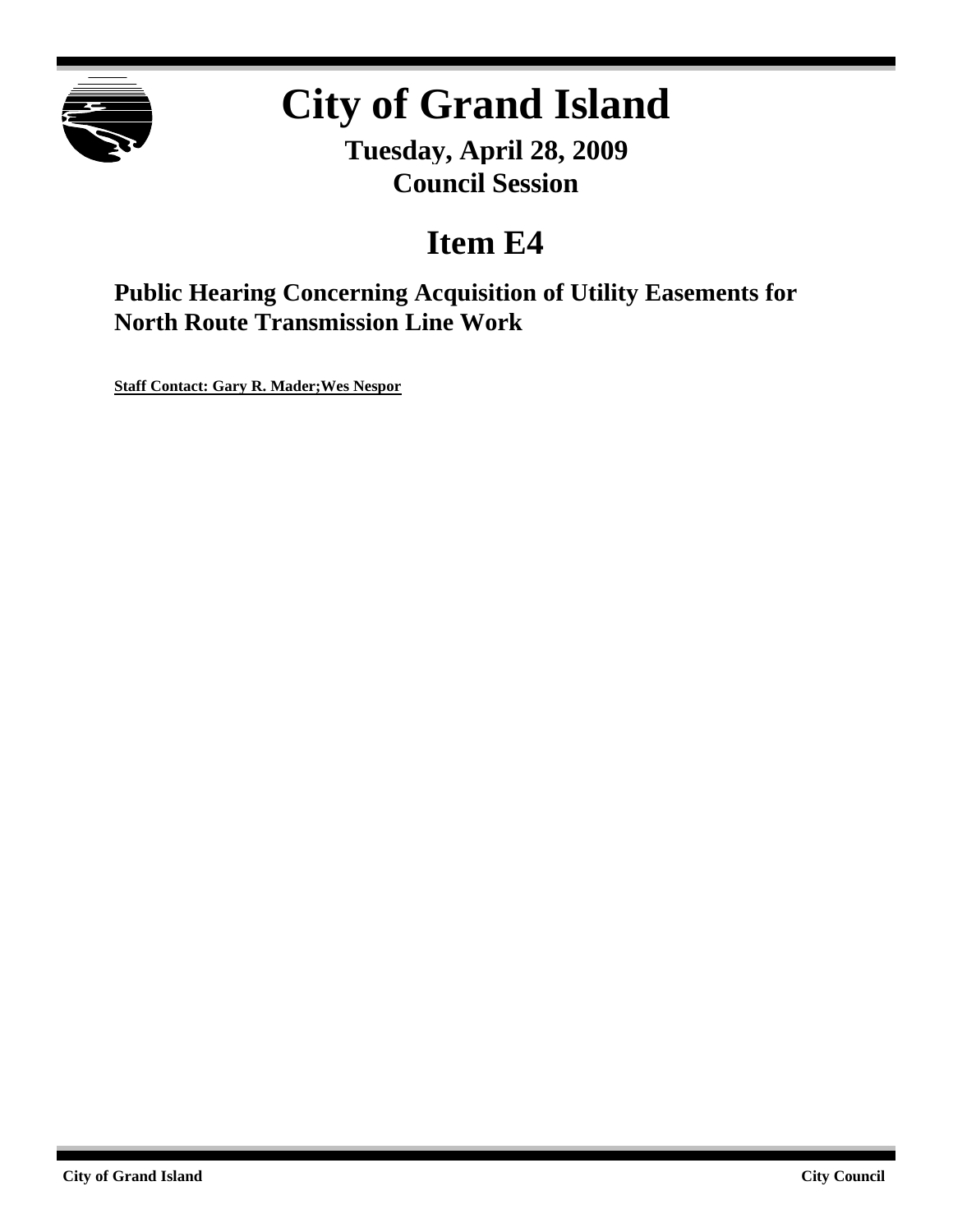# **Council Agenda Memo**

| From:           | Gary R. Mader, Utilities Director<br>Wesley Nespor, Asst. City Attorney/Purchasing                       |
|-----------------|----------------------------------------------------------------------------------------------------------|
| <b>Meeting:</b> | April 28, 2009                                                                                           |
| Subject:        | Approval to Proceed with Transmission Line Easement<br>Acquisitions – North Route Transmission Line Work |
| Item $\#$ 's:   | $E-4 & G-7$                                                                                              |
| $Presenter(s):$ | Gary R. Mader, Utilities Director                                                                        |

### **Background**

The Electric Department has electric distribution substations connected at various distances along a 115 kV transmission loop. The loop generally runs along the outer edge of the urban area, providing power to the substations and providing power supply redundancy by use of the looped configuration. A map of the transmission system is attached for reference. Substations reduce voltage from the 115,000 volt level to 13,800 volts for distribution to individual customers across the City. Substations "E," located north of Swift on the east side of the loop, and "F," located north of Menards on the west side of the loop, are the newest substations. They were placed in initial service in 2001, and completed in 2007.

Power Generation and regional interconnections to NPPD are concentrated on the south and east side of the transmission system loop. The northern portion of the transmission loop has no interconnections. And while it can sustain a single line segment loss contingency, any additional failure could result in loss of several major substations, resulting in power loss to major portions of the City. With power plant and regional grid interconnections, the southern portion of the transmission loop has more redundancy.

Recognizing that the City is continuing to grow, that future transmission line construction will occur and that reliability improvement is always important, Substations "E" and "F" were constructed with provisions to accept additional 115 kV transmission interconnections. In the long range plan of the Electric Department, these substations are designed for new transmission interconnections as future load growth may require.

Advantage Engineering (AE) was contracted in 2006 to perform a Transmission and Substation System Study for the City of Grand Island Utilities Department (GIUD).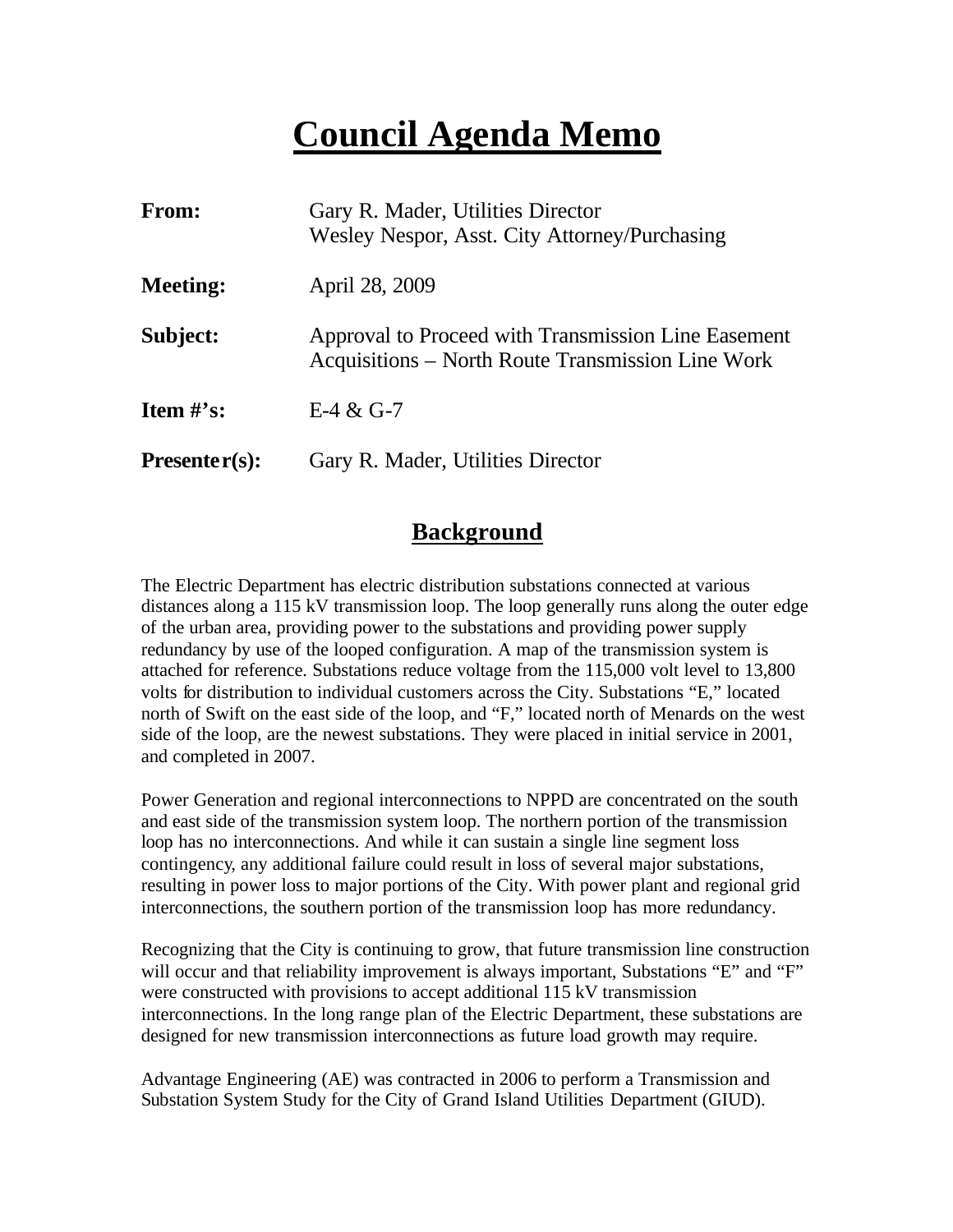Various alternatives and solutions were analyzed for the logical and economic expansion of the GIUD's 115 kV transmission loop, power interconnections with Nebraska Public Power District (NPPD), substations, distribution, and communications. The system study period was ten (10) years (2006-2016) taking into account projected City expansion and load growth. When fully implemented, the major substation and transmission requirements should be satisfied through 2027.

The Transmission and Substation System Study was completed in 2007 and contained a detailed analysis of previous studies and reports; surrounding area power provider plans; State wide planned improvements; Contractual obligations; the City's comprehensive development plans; system capabilities and capacities; land use issues; and schedule related items. The study resulted in recommendations to expand the GIUD's transmission system to serve load growth and assure reliability. The results of the Transmission and Substation System Study were presented to the Grand Island City Council on January 8, 2008.

#### **Discussion**

One of the system improvements identified in the Transmission and Substation System Study was the need for providing a second 115 kV power supply to GIUD's Substation F. In the study it was recommended that a new 115 kV line be constructed to connect the open 115 kV transmission bay at GIUD's Substation F to the Nebraska Public Power District (NPPD) St. Libory Junction northwest of the City. The new 115 kV line would be approximately 7 miles in length and would require that GIUD select a route for the new line and obtain new transmission line easements necessary to construc t the line. This new transmission line would improve the reliability of the entire GUID transmission system by providing an additional connection to the regional electric grid, to the north.

A comprehensive field study was conducted of the area between the existing GIUD Substation F and the NPPD St. Libory Junction Substation Site. As a result of the field analysis, five alternate routes were selected and evaluated for the project. The evaluation of each route included a technical evaluation, a land use evaluation, an environmental evaluation, and an economic evaluation. Alternate Route 5 was evaluated as the most effective and efficient route available.

A presentation was made during a Council Study Session on April 21, 2009 summarizing the findings of the route study.

#### **Alternatives**

It appears that the Council has the following alternatives concerning the issue at hand. The Council may:

- 1. Move to approve
- 2. Refer the issue to a Committee
- 3. Postpone the issue to a future date
- 4. Take no action on the issue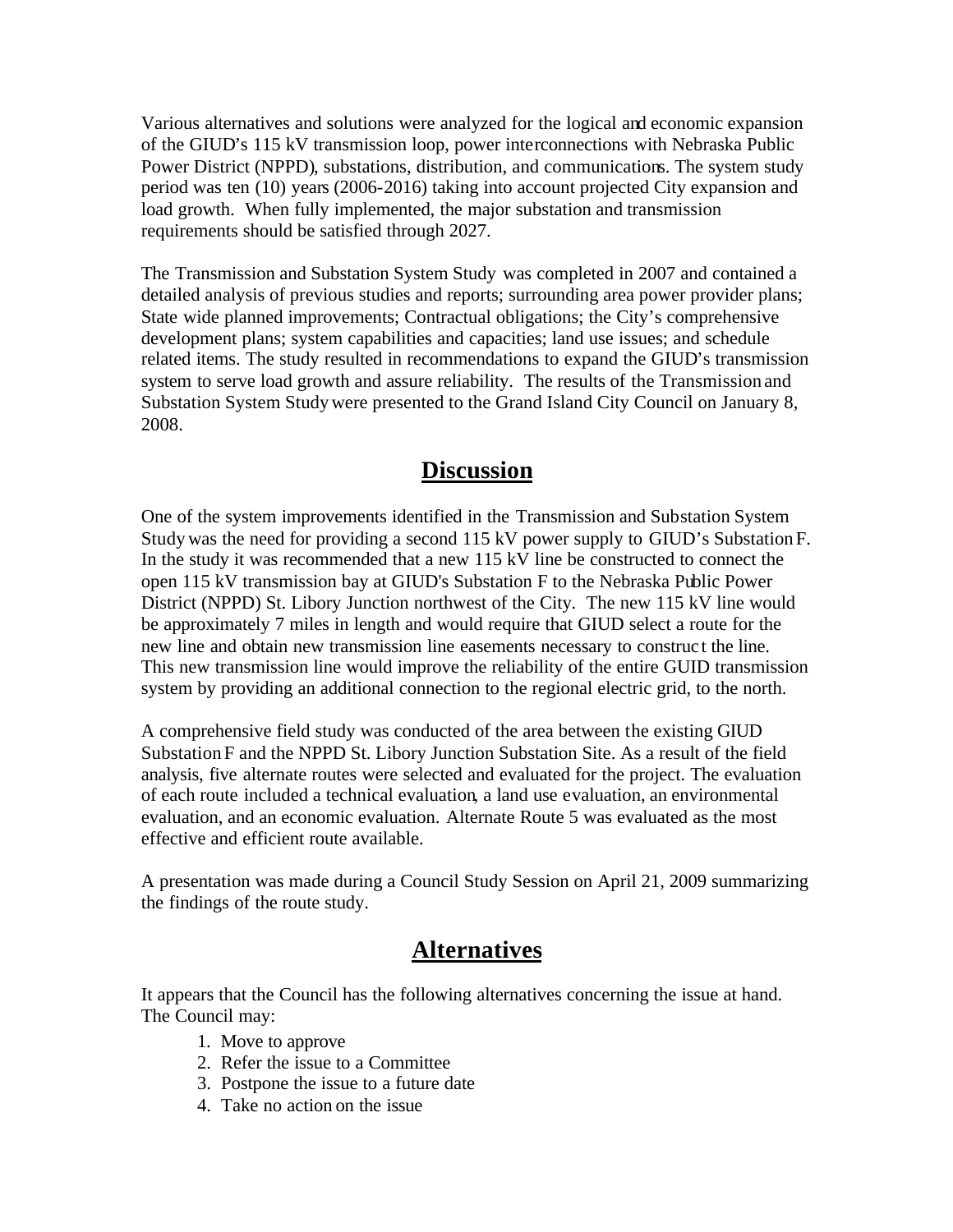## **Recommendation**

City Administration recommends that the Utilities Department and Advantage Engineering be authorized to proceed with the engineering and other services for this project according to the terms of the agreement entered into with Advantage Engineering. Additionally, City Administration recommends that the Utilities Department be authorized to proceed with all permitting and regulatory actions necessary for the project and to take the necessary steps to acquire the interests in real estate needed to complete the project.

### **Sample Motion**

Move to authorize the Utilities Department and Advantage Engineering to take the necessary steps to complete the North Route Transmission Line project.